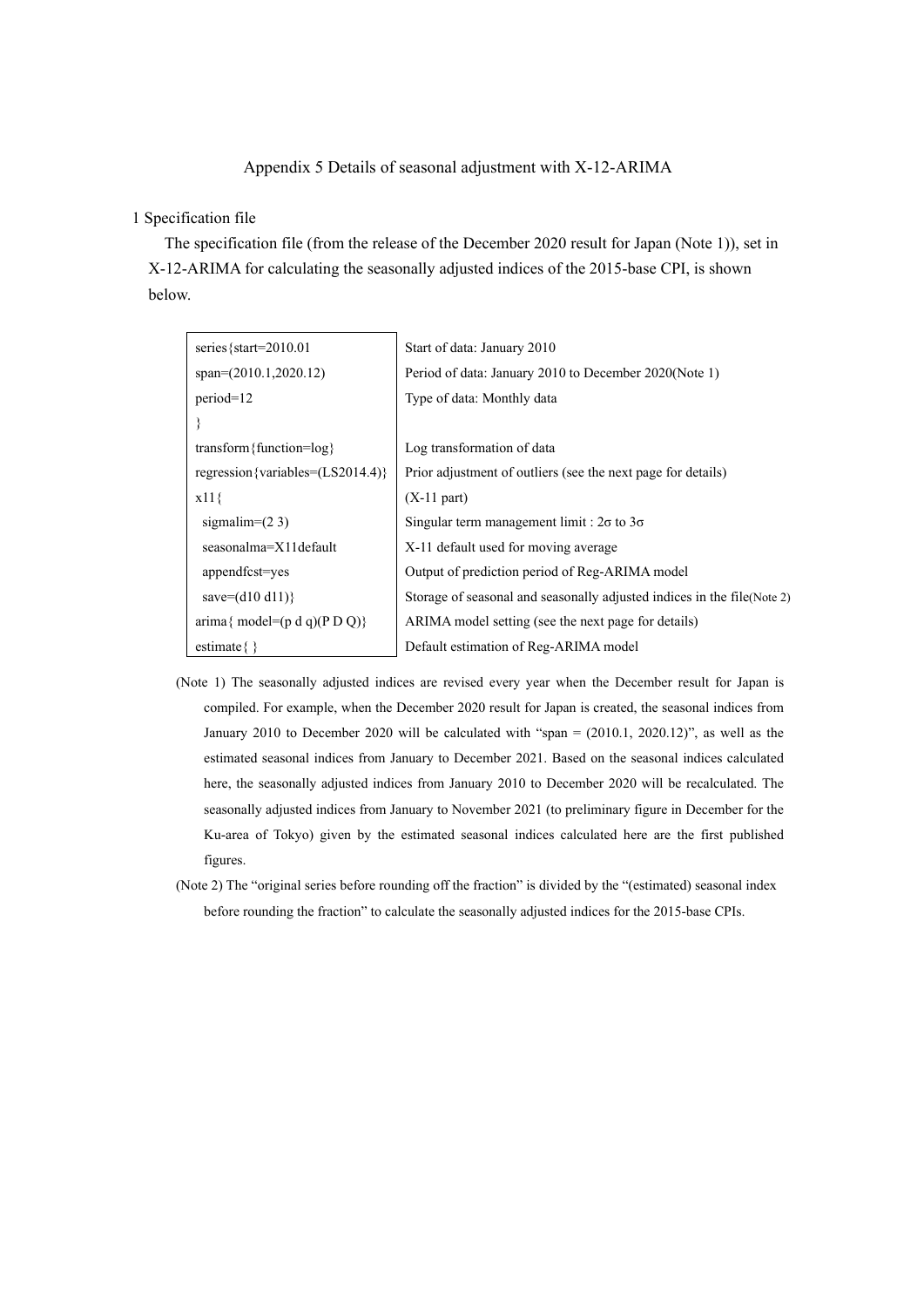## 2 ARIMA model setting and prior adjustment of outliers

The table below shows the ARIMA model and prior adjustment of outliers for each grouping<sup>\*</sup>.

| $(1)$ Japan                                                            |                                                            |                                  |                                                                            |                       |  |
|------------------------------------------------------------------------|------------------------------------------------------------|----------------------------------|----------------------------------------------------------------------------|-----------------------|--|
| Group                                                                  | After the release of the<br>December 2020 result for Japan |                                  | (Reference) Before the release of<br>the November 2020 result for<br>Japan |                       |  |
|                                                                        | <b>ARIMA</b> model<br>(p d q)(P D Q)                       | Outlier<br>setting               | ARIMA model<br>(p d q)(P D Q)                                              | Outlier<br>setting    |  |
| All items                                                              | (0 1 1)(0 1 1)                                             | LS2014.4                         | (0 1 1)(0 1 1)                                                             | LS2014.4              |  |
| All items, less fresh food                                             | (110)(011)                                                 | LS2014.4<br>LS2020.4             | (011)(011)                                                                 | LS2014.4              |  |
| All items, less imputed rent                                           | (0 1 1)(0 1 1)                                             | LS2014.4                         | (0 1 1)(0 1 1)                                                             | LS2014.4              |  |
| All items, less imputed rent<br>and fresh food                         | (0 1 1)(0 1 1)                                             | LS2014.4<br>LS2020.4<br>LS2020.8 | (0 1 1)(0 1 1)                                                             | LS2014.4              |  |
| All items, less food (less<br>alcoholic<br>beverages)<br>and<br>energy | (212)(011)                                                 | LS2014.4<br>TC2020.4<br>LS2020.8 | (110)(110)                                                                 | LS2014.4              |  |
| All items, less fresh food<br>and energy                               | $(1\ 1\ 1)(2\ 1\ 0)$                                       | LS2014.4<br>TC2020.4<br>LS2020.8 | $(1\ 1\ 1)(1\ 1\ 0)$                                                       | LS2014.4              |  |
| Goods                                                                  | (2 1 1)(1 1 1)                                             | LS2014.4                         | (2 1 1)(1 1 1)                                                             | LS2014.4              |  |
| Semi-durable goods                                                     | (0 1 0)(0 1 2)                                             | LS2014.4<br>LS2019.10            | (0 1 0)(0 1 2)                                                             | LS2014.4<br>LS2019.10 |  |
| Goods, less fresh food                                                 | (0 1 1)(1 1 1)                                             | LS2014.4                         | (0 1 1)(1 1 1)                                                             | LS2014.4              |  |

| of the<br>t for Japan            | (Reference) Before the release of<br>the November 2020 result for<br>Japan |                       |  |  |  |
|----------------------------------|----------------------------------------------------------------------------|-----------------------|--|--|--|
| Outlier<br>setting               | <b>ARIMA</b> model<br>(p d q)(P D Q)                                       | Outlier<br>setting    |  |  |  |
| LS2014.4                         | (0 1 1)(0 1 1)                                                             | LS2014.4              |  |  |  |
| LS2014.4<br>LS2020.4             | (011)(011)                                                                 | LS2014.4              |  |  |  |
| LS2014.4                         | (0 1 1)(0 1 1)                                                             | LS2014.4              |  |  |  |
| LS2014.4<br>LS2020.4<br>LS2020.8 | (0 1 1)(0 1 1)                                                             | LS2014.4              |  |  |  |
| LS2014.4<br>TC2020.4<br>LS2020.8 | (110)(110)                                                                 | LS2014.4              |  |  |  |
| LS2014.4<br>TC2020.4<br>LS2020.8 | (111)(110)                                                                 | LS2014.4              |  |  |  |
| LS2014.4                         | (2 1 1)(1 1 1)                                                             | LS2014.4              |  |  |  |
| LS2014.4<br>LS2019.10            | (0 1 0)(0 1 2)                                                             | LS2014.4<br>LS2019.10 |  |  |  |
| LS2014.4                         | (0 1 1)(1 1 1)                                                             | LS2014.4              |  |  |  |

## (2) Ku-area of Tokyo

| Group                                                            | After the release of the<br>December 2020 (final) result<br>for the Ku-area of Tokyo |                      | (Reference) Before the release of<br>the December 2020 (preliminary<br>result for the Ku-area of Tokyo |                    |
|------------------------------------------------------------------|--------------------------------------------------------------------------------------|----------------------|--------------------------------------------------------------------------------------------------------|--------------------|
|                                                                  | ARIMA model<br>(p d q)(P D Q)                                                        | Outlier<br>setting   | ARIMA model<br>(p d q)(P D Q)                                                                          | Outlier<br>setting |
| All items                                                        | (2 1 2)(0 1 1)                                                                       | LS2014.4             | (2 1 2)(0 1 1)                                                                                         | LS2014.4           |
| All items, less fresh food                                       | (212)(011)                                                                           | LS2014.4<br>LS2020.8 | (212)(212)                                                                                             | LS2014.4           |
| All items, less imputed rent                                     | (2 1 2)(0 1 1)                                                                       | LS2014.4             | (2 1 2)(0 1 1)                                                                                         | LS2014.4           |
| All items, less imputed rent<br>and fresh food                   | (212)(011)                                                                           | LS2014.4<br>LS2020.8 | (212)(212)                                                                                             | LS2014.4           |
| All items, less food (less<br>alcoholic beverages) and<br>energy | (2 1 2)(1 1 0)                                                                       | LS2014.4<br>LS2020.8 | (2 1 2)(1 1 0)                                                                                         | LS2014.4           |
| All items, less fresh food<br>and energy                         | (0 1 0)(1 1 0)                                                                       | LS2014.4<br>LS2020.8 | $(1\ 1\ 1)(1\ 1\ 0)$                                                                                   | LS2014.4           |
| Goods                                                            | (2 1 1)(0 1 1)                                                                       | LS2014.4             | (2 1 1)(0 1 1)                                                                                         | LS2014.4           |
| Semi-durable goods                                               | (012)(110)                                                                           | LS2014.4<br>AO2019.9 | (012)(011)                                                                                             | LS2014.4           |
| Goods, less fresh food                                           | (2 1 2)(0 1 1)                                                                       | LS2014.4             | (2 1 2)(0 1 1)                                                                                         | LS2014.4           |

| of the               | (Reference) Before the release of |          |  |  |  |
|----------------------|-----------------------------------|----------|--|--|--|
| al) result           | the December 2020 (preliminary)   |          |  |  |  |
| `Tokyo               | result for the Ku-area of Tokyo   |          |  |  |  |
| Outlier              | ARIMA model<br>Outlier            |          |  |  |  |
| setting              | (p d q)(P D Q)                    | setting  |  |  |  |
| LS2014.4             | (2 1 2)(0 1 1)                    | LS2014.4 |  |  |  |
| LS2014.4             |                                   |          |  |  |  |
| LS2020.8             | (212)(212)                        | LS2014.4 |  |  |  |
| LS2014.4             | (2 1 2)(0 1 1)                    | LS2014.4 |  |  |  |
| LS2014.4             |                                   | LS2014.4 |  |  |  |
| LS2020.8             | (212)(212)                        |          |  |  |  |
| LS2014.4<br>LS2020.8 | (2 1 2)(1 1 0)                    | LS2014.4 |  |  |  |
| LS2014.4             | $(1\ 1\ 1)(1\ 1\ 0)$              | LS2014.4 |  |  |  |
| LS2020.8             |                                   |          |  |  |  |
| LS2014.4             | (2 1 1)(0 1 1)                    | LS2014.4 |  |  |  |
| LS2014.4             | (012)(011)                        | LS2014.4 |  |  |  |
| <u>AO2019.9</u>      |                                   |          |  |  |  |
| LS2014.4             | (212)(011)                        | LS2014.4 |  |  |  |